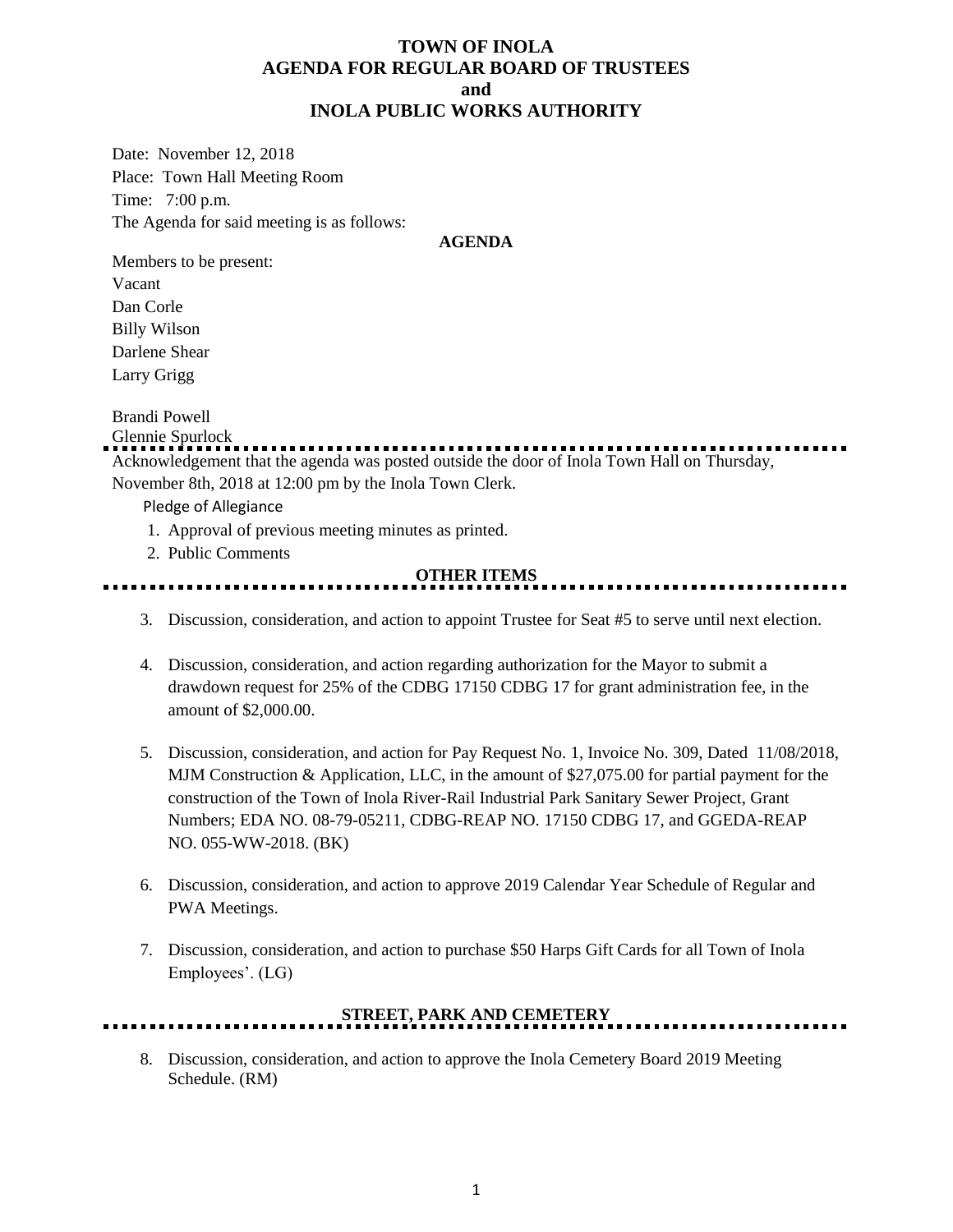### **POLICE AND FIRE**

. . .

9. Discussion, consideration, and action to purchase \$50 Harps Gift Cards for all Inola Volunteer Firemen. (LG)

**FINANCE AND AUDIT** <u>.............</u> ...... **A A** 

- 10. Motion to go into PWA.
- 11. Return from PWA.
- 12. Approval of purchase orders as initialed.

<u>. . . . . . . .</u>

**MAYOR'S COMMENTS**

13. Motion to adjourn.